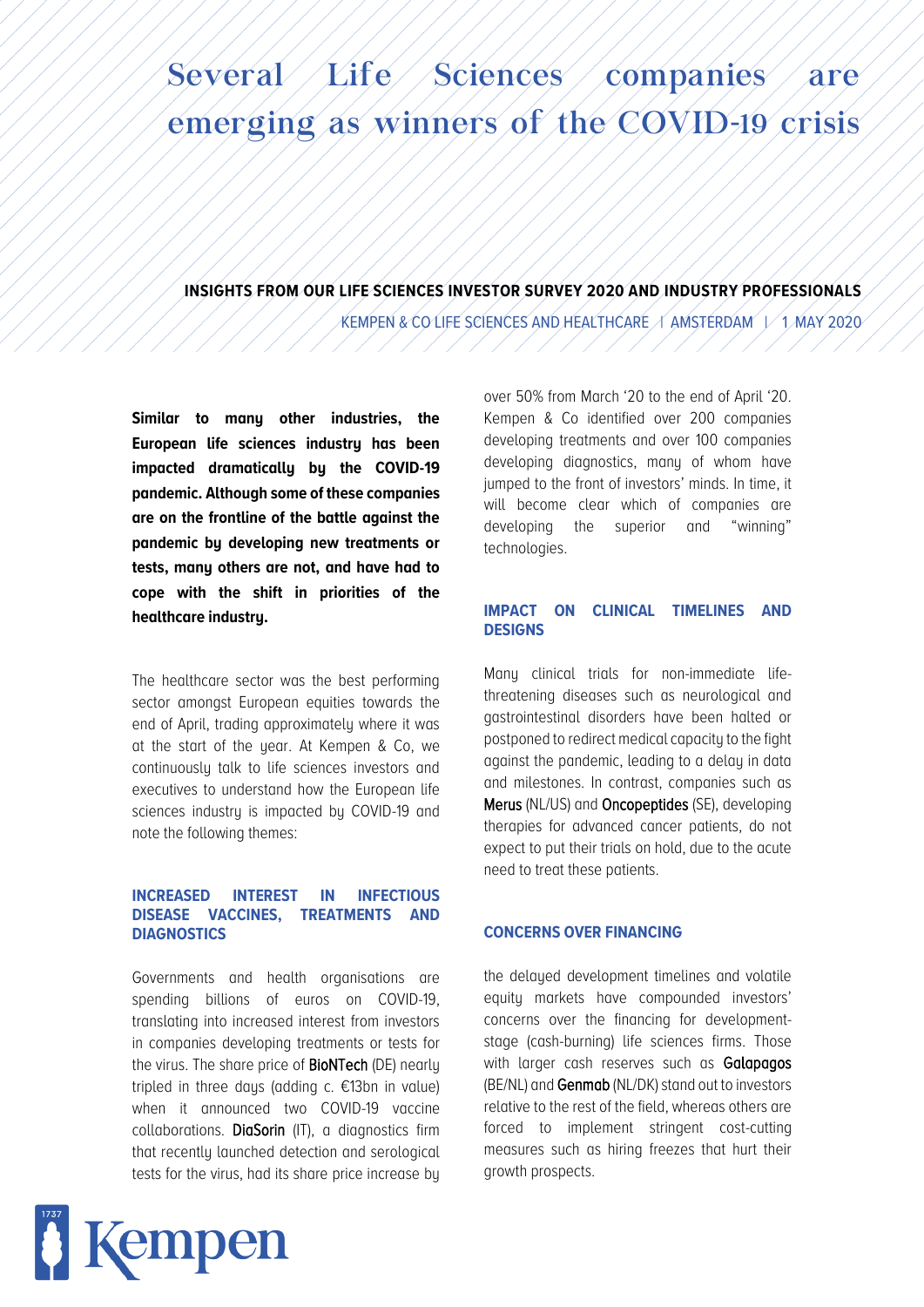

# GENERAL TRENDS

Although the COVID-19 pandemic remains top of mind these days, investors expressed their views on structural themes and trends in the life sciences sector in a survey conducted by Kempen & Co amongst public life sciences investors, which we have supplemented with our own insights from talking to life sciences professionals.

#### **BIOTECH REMAINS #1, DIGITAL HEALTH RISES**

Surveyed investors remain most interested in biotechnology companies by a large margin, followed by medical devices and pharmaceutical companies. Interest in digital health technologies rose by 155% year-on-year to become the fourth most interesting area and is likely to increase further due to COVID-19.

# **INTEREST IN NEW TECHNOLOGIES**

Three relatively new and 'flashy' technologies have become increasingly more interesting for surveyed investors over the last three years:

- *Cell therapy*: taking cells out of the body, modifying them and putting them back into the patient. Erytech (FR) and Immatics (DE) are using this technique to develop treatments for cancer patients.
- *Gene therapy*: using genes to treat or prevent diseases. UniQure (NL/US) is developing a pipeline of gene therapy programmes to treat haemophilia, Huntington's disease and other severe genetic diseases.
- *RNA-based technologies*: using RNA to treat or prevent diseases. Many companies in this field are focusing on messenger RNA (mRNA), the approach BioNTech (DE) and CureVac (DE) are

using to develop novel vaccines for COVID-19.

As a result, these technologies now rank almost as high as the established technologies and longtime investor favourites such as antibodies and small molecules.

#### **DISEASE AREAS: ONCOLOGY REMAINS #1, BUT AUTOIMMUNE IS RISING**

As the largest therapeutic market, oncology remains the number one disease area of interest indicated in the survey. However a slight decline is showing as investors talk about (immuno- )oncology 'fatigue' – there are simply too many companies and drug candidates around these days. More recently, investors have shown an increased interest in autoimmune diseases, now ranked as the #2 most interesting area, which is also highlighted by the impressive rise of European biotech giant argenx (BE/NL) who is developing treatments in this field. Orphan and infectious diseases were selected as #3 and #4, respectively, the latter undoubtedly because of COVID-19.

### **INCREASED INTEREST IN DIAGNOSTICS**

Almost all (95%) of our surveyed investors now consider investing in technologies that diagnose or monitor patients. Although diagnostics has always been an integral part of the life sciences industry, diagnostics and the prevention of diseases are expected to play a larger role in the future as the healthcare industry shifts more towards a value-based payment model. In light of the COVID-19 pandemic and the lack of supply of effective diagnostics, investors have been increasingly focusing on companies active in this space.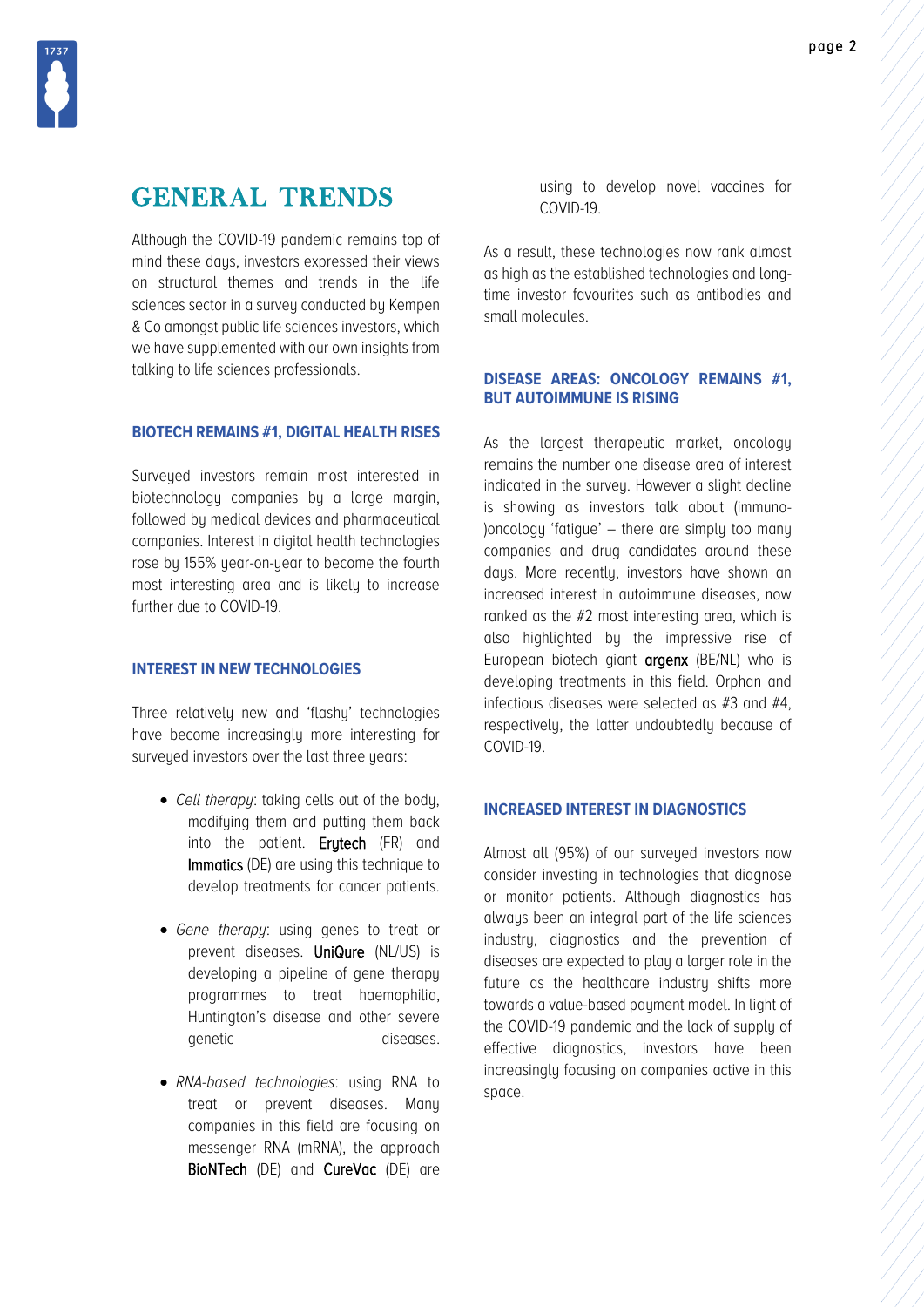### **BUILDING RELATIONSHIPS IS BECOMING MORE IMPORTANT**

In the survey, investors once again highlighted the importance of building relationships and trust. Since 2017, the subgroup of investors evaluating companies for "over a year before they feel comfortable investing" has quadrupled. This stresses the importance of keeping in touch, albeit via virtual meetings or other means of interactions under the current circumstances.

#### **ABOUT THE KEMPEN & CO LIFE SCIENCES INVESTOR SURVEY 2020**

To stay up-to-date with the latest thinking of investors, Kempen & Co Life Sciences & Healthcare has been conducting an annual survey of investors interested in the life sciences sector since 2010. In the 2020 edition, 40 investors across Europe, the US, and Israel were surveyed between January and March 2020. The survey consists of an elaborate list of questions – both qualitative and quantitative - to understand the current views of investor and discover trends over time.

#### **ABOUT KEMPEN & CO LIFE SCIENCES & HEALTHCARE**

Kempen & Co Life Sciences & Healthcare, part of Van Lanschot Kempen NV (VLK), is uniquely positioned as a dedicated specialist adviser in the life sciences & healthcare sector. In recent years, we have built a strong position and extensive track-record in European and US IPOs and other capital market transactions and have emerged as a trusted adviser in various cross-border mergers & acquisitions and other advisory services. We combine our in-depth knowledge of the financial sector with a scientific background and extensive industry experience.

#### **CONTACT DETAILS**

#### Jan De Kerpel

T: +31 (0) 20 348 8528 jan.dekerpel@kempen.com

#### Nadine Maalouf

T: +31 (0) 20 348 9166 nadine.maalouf@kempen.com

#### Frederik Gorter de Vries

T: +31 (0) 20 348 8524 frederik.gorterdevries@kempen.com